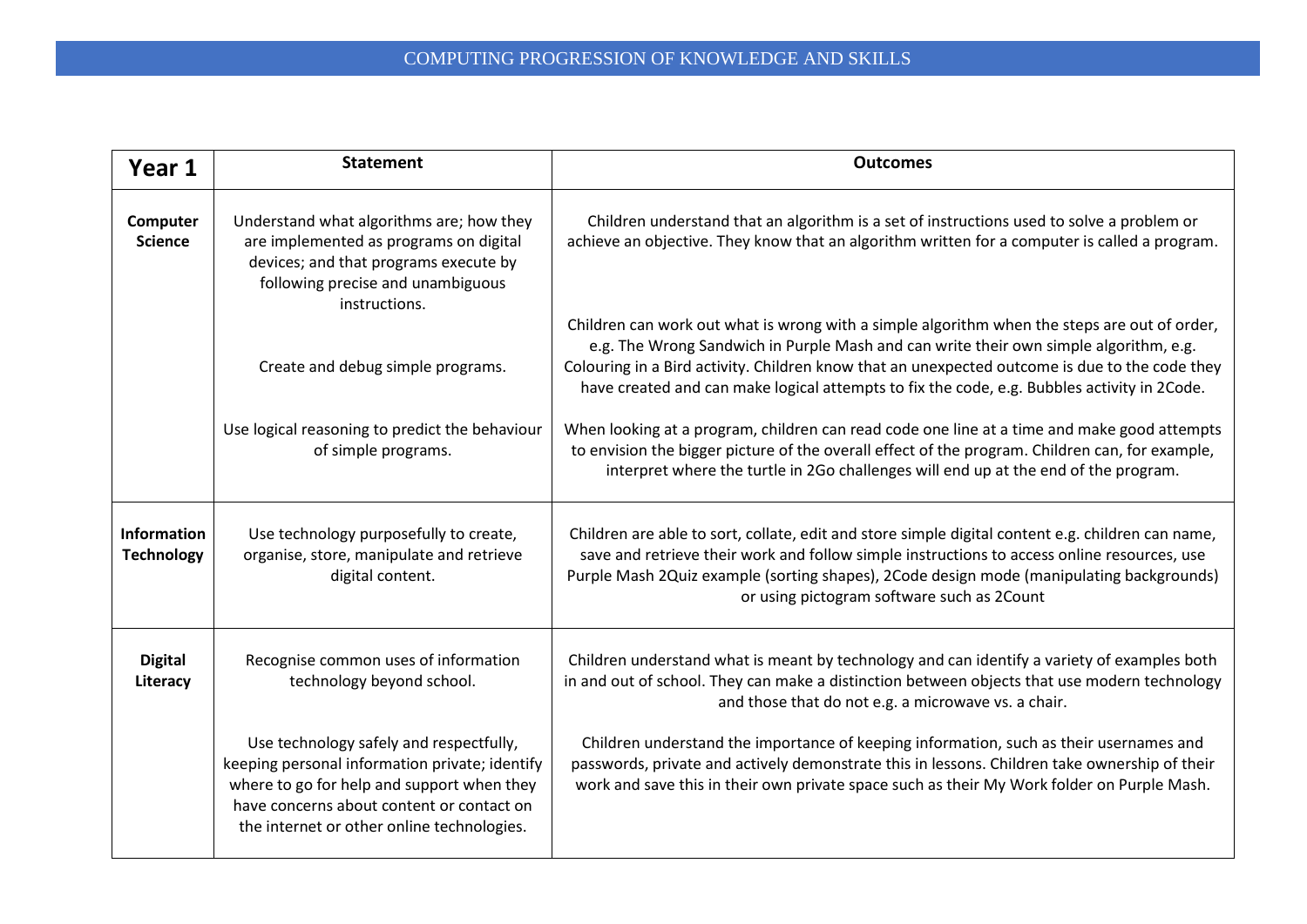| Year <sub>2</sub>                       | <b>Statement</b>                                                                                                                                                                                                                   | <b>Outcomes</b>                                                                                                                                                                                                                                                                                                                                                                                                                                        |
|-----------------------------------------|------------------------------------------------------------------------------------------------------------------------------------------------------------------------------------------------------------------------------------|--------------------------------------------------------------------------------------------------------------------------------------------------------------------------------------------------------------------------------------------------------------------------------------------------------------------------------------------------------------------------------------------------------------------------------------------------------|
| Computer<br><b>Science</b>              | Understand what algorithms are; how they<br>are implemented as programs on digital<br>devices; and that programs execute by<br>following precise and unambiguous<br>instructions.                                                  | Children can explain that an algorithm is a set of instructions to complete a task. When<br>designing simple programs, children show an awareness of the need to be precise with their<br>algorithms so that they can be successfully converted into code.                                                                                                                                                                                             |
|                                         | Create and debug simple programs.                                                                                                                                                                                                  | Children can create a simple program that achieves a specific purpose. They can also identify<br>and correct some errors, e.g. Debug Challenges: Chimp. Children's program designs display a<br>growing awareness of the need for logical, programmable steps.                                                                                                                                                                                         |
|                                         | Use logical reasoning to predict the behaviour<br>of simple programs.                                                                                                                                                              | Children can identify the parts of a program that respond to specific events and initiate specific<br>actions. For example, they can write a cause and effect sentence of what will happen in                                                                                                                                                                                                                                                          |
| <b>Information</b><br><b>Technology</b> | Use technology purposefully to create,<br>organise, store, manipulate and retrieve<br>digital content.                                                                                                                             | Children demonstrate an ability to organise data using, for example, a database such as<br>2Investigate and can retrieve specific data for conducting simple searches. Children are able to<br>edit more complex digital data such as music compositions within 2Sequence. Children are<br>confident when creating, naming, saving and retrieving content. Children use a range of media<br>in their digital content including photos, text and sound. |
| <b>Digital</b><br>Literacy              | Recognise common uses of information<br>technology beyond school.                                                                                                                                                                  | Children can effectively retrieve relevant, purposeful digital content using a search engine. They<br>can apply their learning of effective searching beyond the classroom. They can share this<br>knowledge, e.g. 2Publish example template. Children make links between technology they see<br>around them, coding and multimedia work they do in school e.g. animations, interactive code<br>and programs.                                          |
|                                         | Use technology safely and respectfully,<br>keeping personal information private; identify<br>where to go for help and support when they<br>have concerns about content or contact on<br>the internet or other online technologies. | Children know the implications of inappropriate online searches. Children begin to understand<br>how things are shared electronically such as posting work to the Purple Mash display board.<br>They develop an understanding of using email safely by using 2Respond activities on Purple<br>Mash and know ways of reporting inappropriate behaviours and content to a trusted adult                                                                  |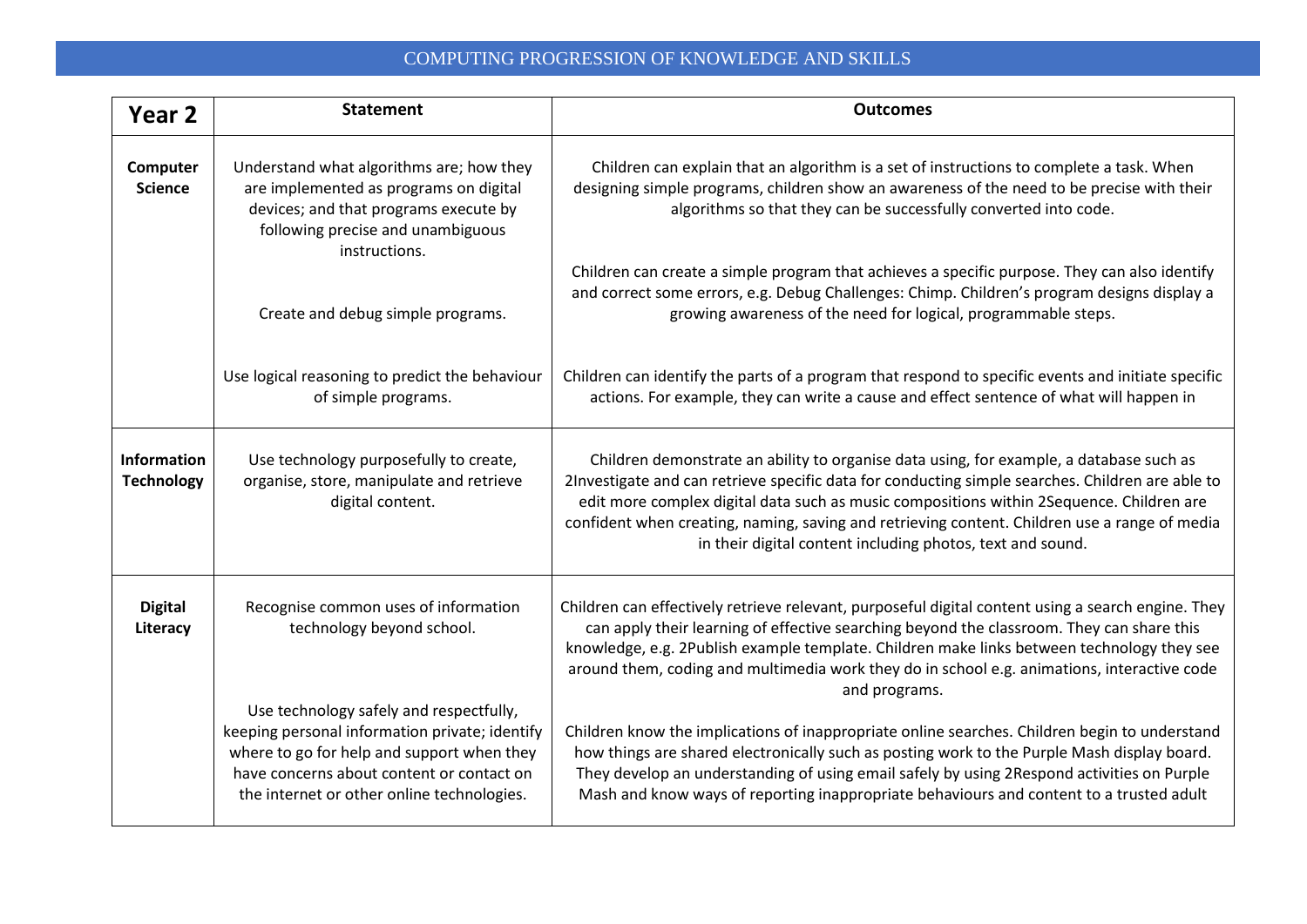| Year <sub>3</sub>                       | <b>Statement</b>                                                                                                                                                                                            | <b>Outcomes</b>                                                                                                                                                                                                                                                                                                                                                                                                                                                                                                                         |
|-----------------------------------------|-------------------------------------------------------------------------------------------------------------------------------------------------------------------------------------------------------------|-----------------------------------------------------------------------------------------------------------------------------------------------------------------------------------------------------------------------------------------------------------------------------------------------------------------------------------------------------------------------------------------------------------------------------------------------------------------------------------------------------------------------------------------|
| Computer<br><b>Science</b>              | Design, write and debug programs that<br>accomplish specific goals, including<br>controlling or simulating physical systems;<br>solve problems by decomposing them into<br>smaller parts.                   | Children can turn a simple real-life situation into an algorithm for a program by deconstructing<br>it into manageable parts. Their design shows that they are thinking of the desired task and how<br>this translates into code. Children can identify an error within their program that prevents it<br>following the desired algorithm and then fix it.                                                                                                                                                                              |
|                                         | Use sequence, selection and repetition in<br>programs; work with variables and various<br>forms of input and output.                                                                                        | Children demonstrate the ability to design and code a program that follows a simple sequence.<br>They experiment with timers to achieve repetition effects in their programs. Children are<br>beginning to understand the difference in the effect of using a timer command rather than a<br>repeat command when creating repetition effects. Children understand how variables can be<br>used to store information while a program is executing.                                                                                       |
|                                         | Use logical reasoning to explain how some<br>simple algorithms work and to detect and<br>correct errors in algorithms and programs.                                                                         | Children's designs for their programs show that they are thinking of the structure of a program<br>in logical, achievable steps and absorbing some new knowledge of coding structures. For<br>example, 'if' statements, repetition and variables. They make good attempts to 'step through'<br>more complex code in order to identify errors in algorithms and can correct this. e.g. traffic<br>light algorithm in 2Code. In programs such as Logo, they can 'read' programs with several steps<br>and predict the outcome accurately. |
|                                         | Understand computer networks, including the<br>internet; how they can provide multiple<br>services, such as the World Wide Web, and<br>the opportunities they offer for<br>communication and collaboration. | Children can list a range of ways that the internet can be used to provide different methods of<br>communication. They can use some of these methods of communication, e.g. being able to<br>open, respond to and attach files to emails using 2Email. They can describe appropriate email<br>conventions when communicating in this way.                                                                                                                                                                                               |
| <b>Information</b><br><b>Technology</b> | Use search technologies effectively,<br>appreciate how results are selected and<br>ranked, and be discerning in evaluating digital<br>content.                                                              | Children can carry out simple searches to retrieve digital content. They understand that to do<br>this, they are connecting to the internet and using a search engine such as Purple Mash search<br>or internet-wide search engines.                                                                                                                                                                                                                                                                                                    |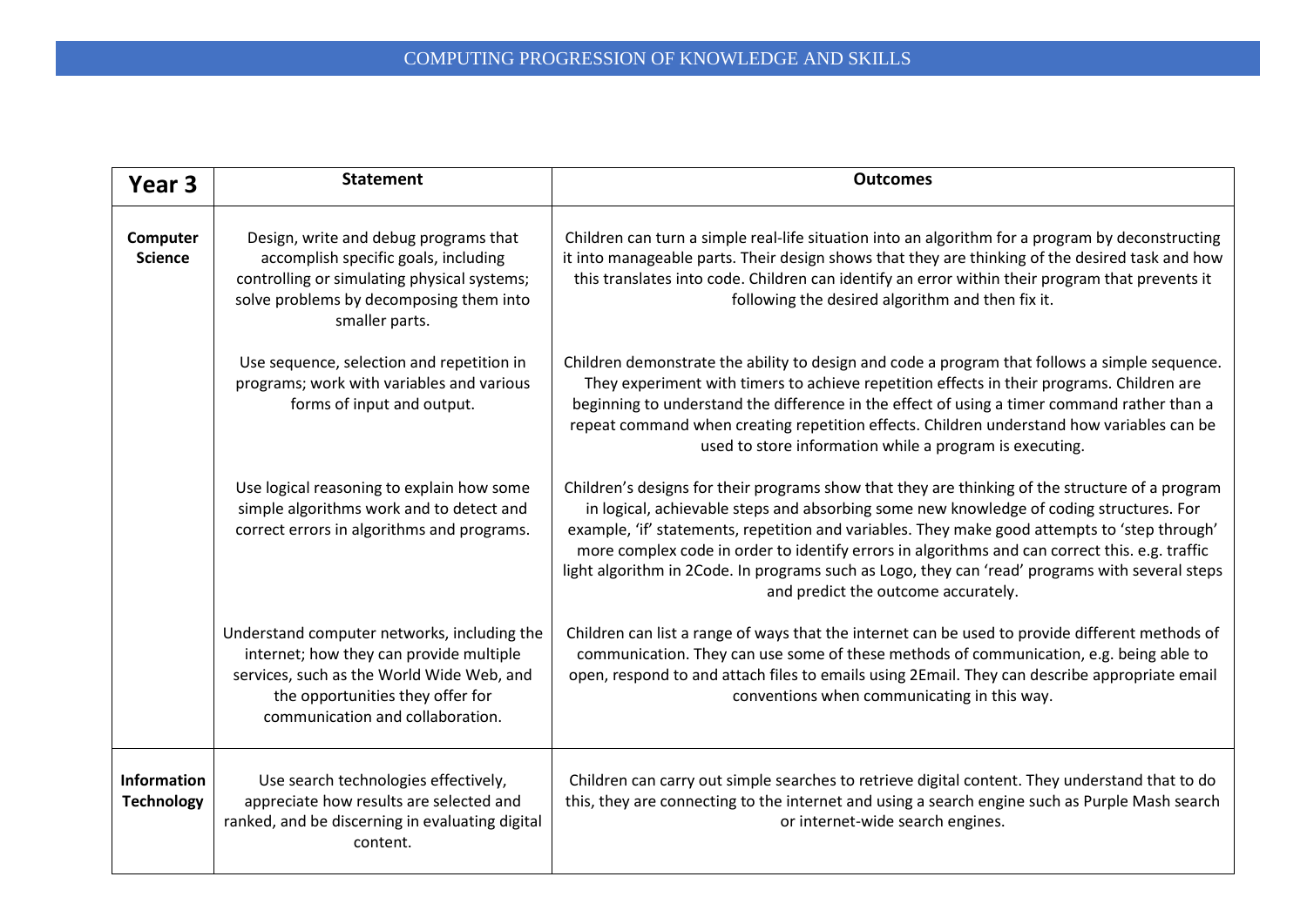|                            | Select, use and combine a variety of software<br>(including internet services) on a range of<br>digital devices to design and create a range of<br>programs, systems and content that<br>accomplish given goals, including collecting,<br>analysing, evaluating and presenting data and<br>information. | Children can collect, analyse, evaluate and present data and information using a selection of<br>software, e.g. using a branching database (2Question), using software such as 2Graph. Children<br>can consider what software is most appropriate for a given task. They can create purposeful<br>content to attach to emails, e.g. 2Respond.                                                                                                                  |
|----------------------------|---------------------------------------------------------------------------------------------------------------------------------------------------------------------------------------------------------------------------------------------------------------------------------------------------------|----------------------------------------------------------------------------------------------------------------------------------------------------------------------------------------------------------------------------------------------------------------------------------------------------------------------------------------------------------------------------------------------------------------------------------------------------------------|
| <b>Digital</b><br>Literacy | Use technology safely, respectfully and<br>responsibly; recognise<br>acceptable/unacceptable behaviour; identify<br>a range of ways to report concern about<br>content and contact.                                                                                                                     | Children demonstrate the importance of having a secure password and not sharing this with<br>anyone else. Furthermore, children can explain the negative implications of failure to keep<br>passwords safe and secure. They understand the importance of staying safe and the<br>importance of their conduct when using familiar communication tools such as 2Email in Purple<br>Mash. They know more than one way to report unacceptable content and contact. |

| Year 4                     | <b>Statement</b>                                                                                                                                                                          | <b>Outcomes</b>                                                                                                                                                                                                                                                                                                                                                                                                                                                                                                                                                                                    |
|----------------------------|-------------------------------------------------------------------------------------------------------------------------------------------------------------------------------------------|----------------------------------------------------------------------------------------------------------------------------------------------------------------------------------------------------------------------------------------------------------------------------------------------------------------------------------------------------------------------------------------------------------------------------------------------------------------------------------------------------------------------------------------------------------------------------------------------------|
| Computer<br><b>Science</b> | Design, write and debug programs that<br>accomplish specific goals, including<br>controlling or simulating physical systems;<br>solve problems by decomposing them into<br>smaller parts. | When turning a real-life situation into an algorithm, the children's design shows that they are<br>thinking of the required task and how to accomplish this in code using coding structures for<br>selection and repetition. Children make more intuitive attempts to debug their own programs.                                                                                                                                                                                                                                                                                                    |
|                            | Use sequence, selection and repetition in<br>programs; work with variables and various<br>forms of input and output.                                                                      | Children's use of timers to achieve repetition effects are becoming more logical and are<br>integrated into their program designs. They understand 'if statements' for selection and<br>attempt to combine these with other coding structures including variables to achieve the<br>effects that they design in their programs. As well as understanding how variables can be used<br>to store information while a program is executing, they are able to use and manipulate the<br>value of variables. Children can make use of user inputs and outputs such as 'print to screen'.<br>e.g. 2Code. |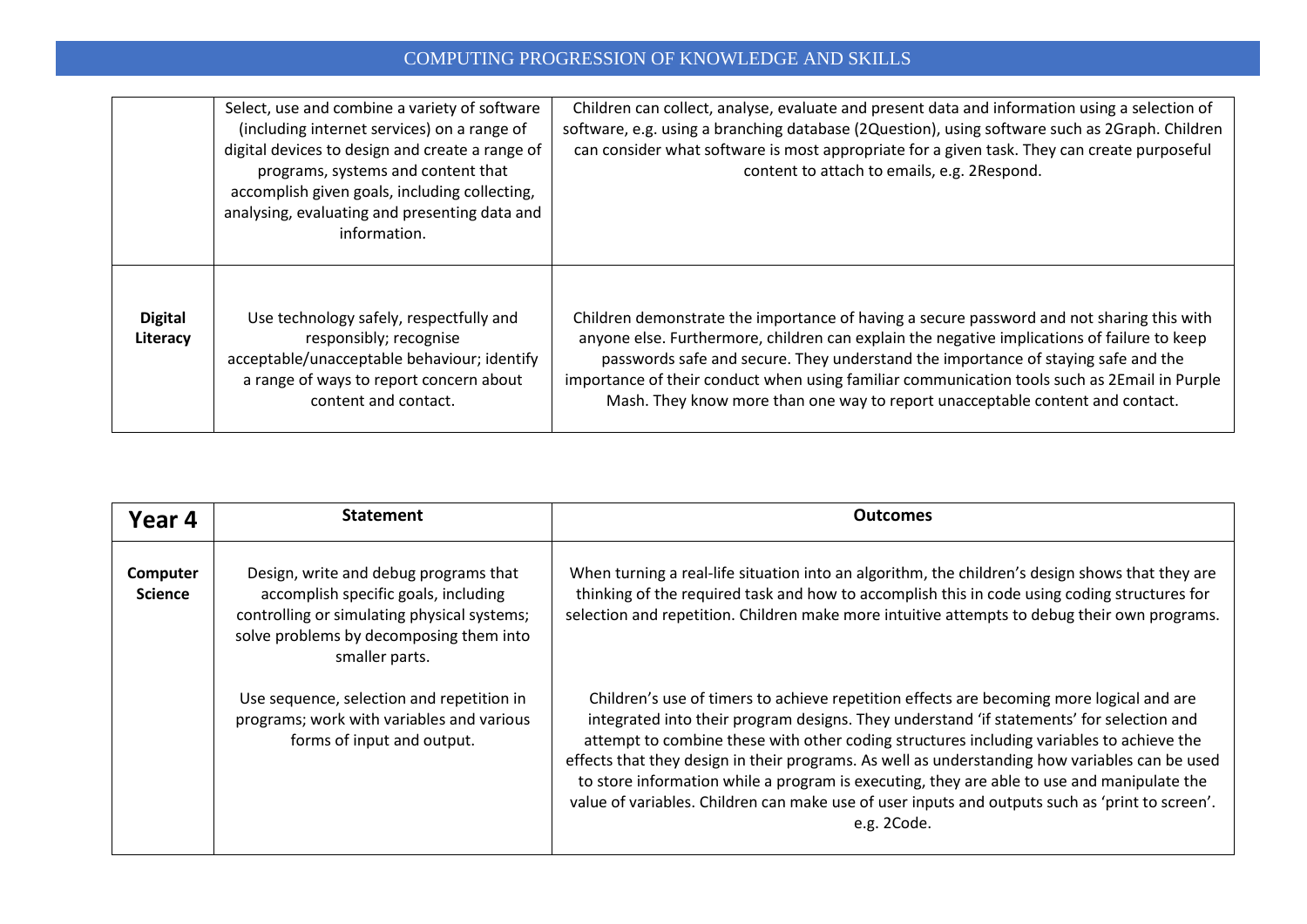|                                         | Use logical reasoning to explain how some<br>simple algorithms work and to detect and<br>correct errors in algorithms and programs.                                                                                                                                                                     | Children's designs for their programs show that they are thinking of the structure of a program<br>in logical, achievable steps and absorbing some new knowledge of coding structures. For<br>example, 'if' statements, repetition and variables. They can trace code and use stepthrough<br>methods to identify errors in code and make logical attempts to correct this. e.g. traffic light<br>algorithm in 2Code. In programs such as Logo, they can 'read' programs with several steps and<br>predict the outcome accurately. |
|-----------------------------------------|---------------------------------------------------------------------------------------------------------------------------------------------------------------------------------------------------------------------------------------------------------------------------------------------------------|-----------------------------------------------------------------------------------------------------------------------------------------------------------------------------------------------------------------------------------------------------------------------------------------------------------------------------------------------------------------------------------------------------------------------------------------------------------------------------------------------------------------------------------|
|                                         | Understand computer networks, including the<br>internet; how they can provide multiple<br>services, such as the World Wide Web, and<br>the opportunities they offer for<br>communication and collaboration.                                                                                             | Children recognise the main component parts of hardware which allow computers to join and<br>form a network. Their ability to understand the online safety implications associated with the<br>ways the internet can be used to provide different methods of communication is improving.                                                                                                                                                                                                                                          |
| <b>Information</b><br><b>Technology</b> | Use search technologies effectively,<br>appreciate how results are selected and<br>ranked, and be discerning in evaluating digital<br>content.                                                                                                                                                          | Children understand the function, features and layout of a search engine. They can appraise<br>selected webpages for credibility and information at a basic level.                                                                                                                                                                                                                                                                                                                                                                |
|                                         | Select, use and combine a variety of software<br>(including internet services) on a range of<br>digital devices to design and create a range of<br>programs, systems and content that<br>accomplish given goals, including collecting,<br>analysing, evaluating and presenting data and<br>information. | Children are able to make improvements to digital solutions based on feedback. Children make<br>informed software choices when presenting information and data. They create linked content<br>using a range of software such as 2Connect and 2Publish+. Children share digital content within<br>their community, i.e. using Virtual Display Boards.                                                                                                                                                                              |
| <b>Digital</b><br>Literacy              | Use technology safely, respectfully and<br>responsibly; recognise<br>acceptable/unacceptable behaviour; identify<br>a range of ways to report concern about<br>content and contact.                                                                                                                     | Children can explore key concepts relating to online safety using concept mapping such as<br>2Connect. They can help others to understand the importance of online safety. Children know a<br>range of ways of reporting inappropriate content and contact                                                                                                                                                                                                                                                                        |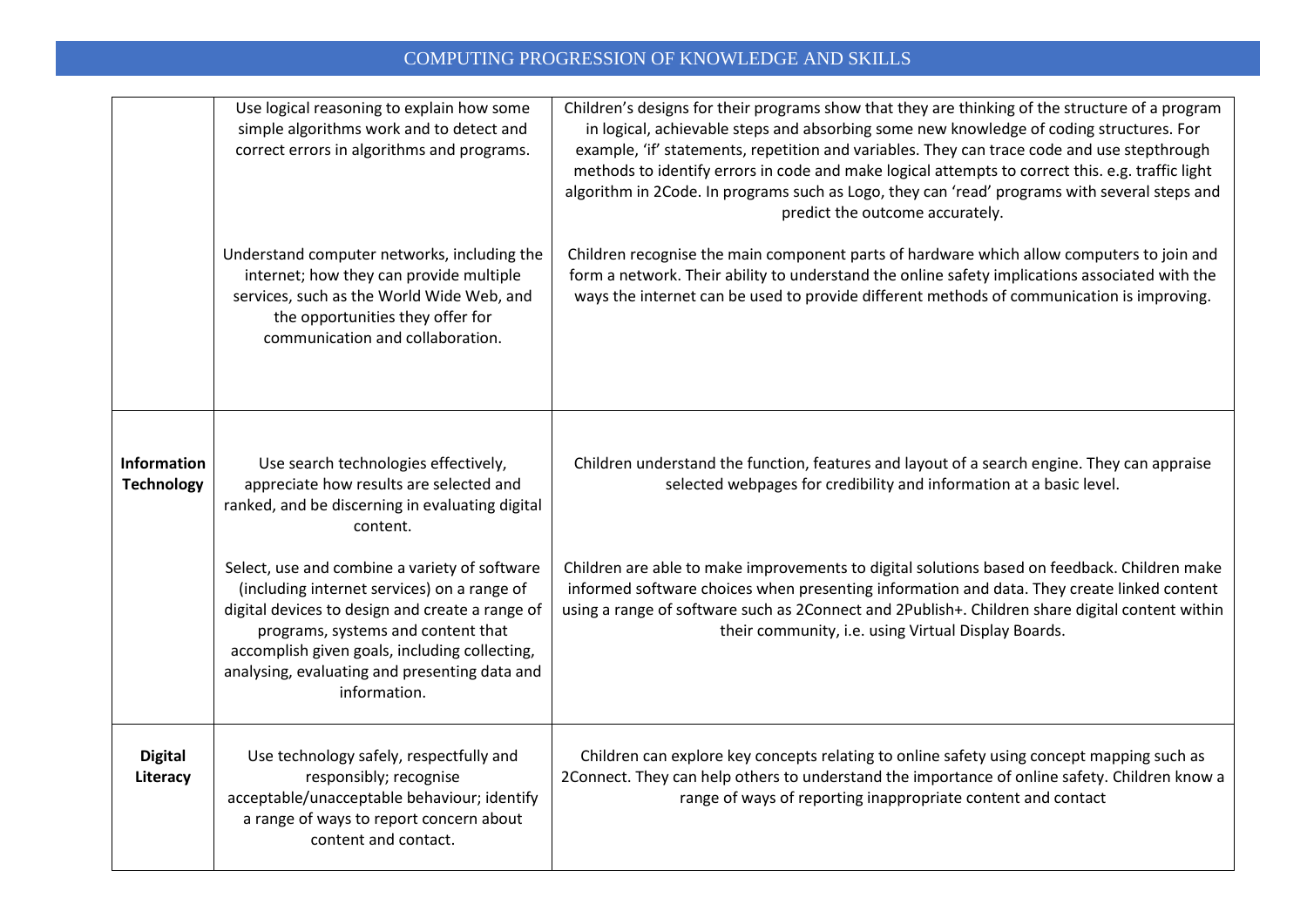| Year 5                                  | <b>Statement</b>                                                                                                                                                                                            | <b>Outcomes</b>                                                                                                                                                                                                                                                                                                                                                        |
|-----------------------------------------|-------------------------------------------------------------------------------------------------------------------------------------------------------------------------------------------------------------|------------------------------------------------------------------------------------------------------------------------------------------------------------------------------------------------------------------------------------------------------------------------------------------------------------------------------------------------------------------------|
| Computer<br><b>Science</b>              | Design, write and debug programs that<br>accomplish specific goals, including<br>controlling or simulating physical systems;<br>solve problems by decomposing them into<br>smaller parts.                   | Children may attempt to turn more complex real-life situations into algorithms for a program<br>by deconstructing it into manageable parts. Children are able to test and debug their programs<br>as they go and can use logical methods to identify the approximate cause of any bug but may<br>need some support identifying the specific line of code.              |
|                                         | Use sequence, selection and repetition in<br>programs; work with variables and various<br>forms of input and output.                                                                                        | Children can translate algorithms that include sequence, selection and repetition into code with<br>increasing ease and their own designs show that they are thinking of how to accomplish the set<br>task in code utilising such structures. They are combining sequence, selection and repetition<br>with other coding structures to achieve their algorithm design. |
|                                         | Use logical reasoning to explain how some<br>simple algorithms work and to detect and<br>correct errors in algorithms and programs.                                                                         | When children code, they are beginning to think about their code structure in terms of the<br>ability to debug and interpret the code later, e.g. the use of tabs to organise code and the<br>naming of variables.                                                                                                                                                     |
|                                         | Understand computer networks, including the<br>internet; how they can provide multiple<br>services, such as the World Wide Web, and<br>the opportunities they offer for<br>communication and collaboration. | Children understand the value of computer networks but are also aware of the main dangers.<br>They recognise what personal information is and can explain how this can be kept safe.<br>Children can select the most appropriate form of online communications contingent on<br>audience and digital content, e.g. 2Blog, 2Email, Display Boards.                      |
| <b>Information</b><br><b>Technology</b> | Use search technologies effectively,<br>appreciate how results are selected and                                                                                                                             | Children search with greater complexity for digital content when using a search engine. They<br>are able to explain in some detail how credible a webpage is and the information it contains.                                                                                                                                                                          |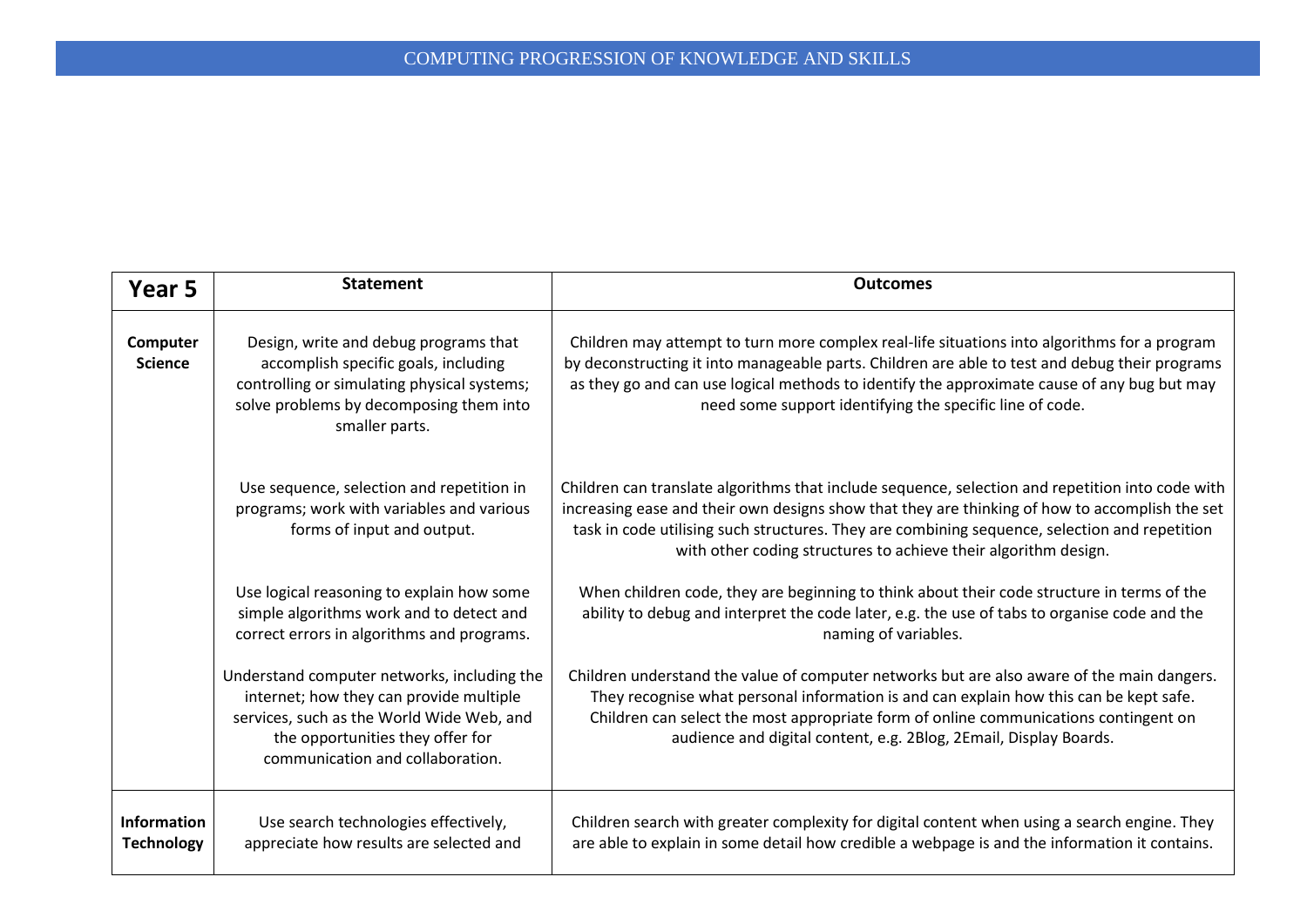|                            | ranked, and be discerning in evaluating digital<br>content.<br>Select, use and combine a variety of software<br>(including internet services) on a range of<br>digital devices to design and create a range of<br>programs, systems and content that<br>accomplish given goals, including collecting,<br>analysing, evaluating and presenting data and<br>information. | Children are able to make appropriate improvements to digital solutions based on feedback<br>received and can confidently comment on the success of the solution. e.g. creating their own<br>program to meet a design brief using 2Code. They objectively review solutions from others.<br>Children are able to collaboratively create content and solutions using digital features within<br>software such as collaborative mode. They are able to use several ways of sharing digital<br>content, i.e. 2Blog, Display Boards and 2Email. |
|----------------------------|------------------------------------------------------------------------------------------------------------------------------------------------------------------------------------------------------------------------------------------------------------------------------------------------------------------------------------------------------------------------|--------------------------------------------------------------------------------------------------------------------------------------------------------------------------------------------------------------------------------------------------------------------------------------------------------------------------------------------------------------------------------------------------------------------------------------------------------------------------------------------------------------------------------------------|
| <b>Digital</b><br>Literacy | Use technology safely, respectfully and<br>responsibly; recognise<br>acceptable/unacceptable behaviour; identify<br>a range of ways to report concern about<br>content and contact                                                                                                                                                                                     | Children have a secure knowledge of common online safety rules and can apply this by<br>demonstrating the safe and respectful use of a few different technologies and online services.<br>Children implicitly relate appropriate online behaviour to their right to personal privacy and<br>mental wellbeing of themselves and others.                                                                                                                                                                                                     |

| Year 6                     | <b>Statement</b>                                                                                                                                                                          | <b>Outcomes</b>                                                                                                                                                                                                                                                                                                                                                                                                                                                                                                  |
|----------------------------|-------------------------------------------------------------------------------------------------------------------------------------------------------------------------------------------|------------------------------------------------------------------------------------------------------------------------------------------------------------------------------------------------------------------------------------------------------------------------------------------------------------------------------------------------------------------------------------------------------------------------------------------------------------------------------------------------------------------|
| Computer<br><b>Science</b> | Design, write and debug programs that<br>accomplish specific goals, including<br>controlling or simulating physical systems;<br>solve problems by decomposing them into<br>smaller parts. | Children are able to turn a more complex programming task into an algorithm by identifying the<br>important aspects of the task (abstraction) and then decomposing them in a logical way using<br>their knowledge of possible coding structures and applying skills from previous programs.<br>Children test and debug their program as they go and use logical methods to identify the cause<br>of bugs, demonstrating a systematic approach to try to identify a particular line of code causing<br>a problem. |
|                            | Use sequence, selection and repetition in<br>programs; work with variables and various<br>forms of input and output.                                                                      | Children translate algorithms that include sequence, selection and repetition into code and<br>their own designs show that they are thinking of how to accomplish the set task in code<br>utilising such structures, including nesting structures within each other. Coding displays an<br>improving understanding of variables in coding, outputs such as sound and movement, inputs<br>from the user of the program such as button clicks and the value of functions.                                          |